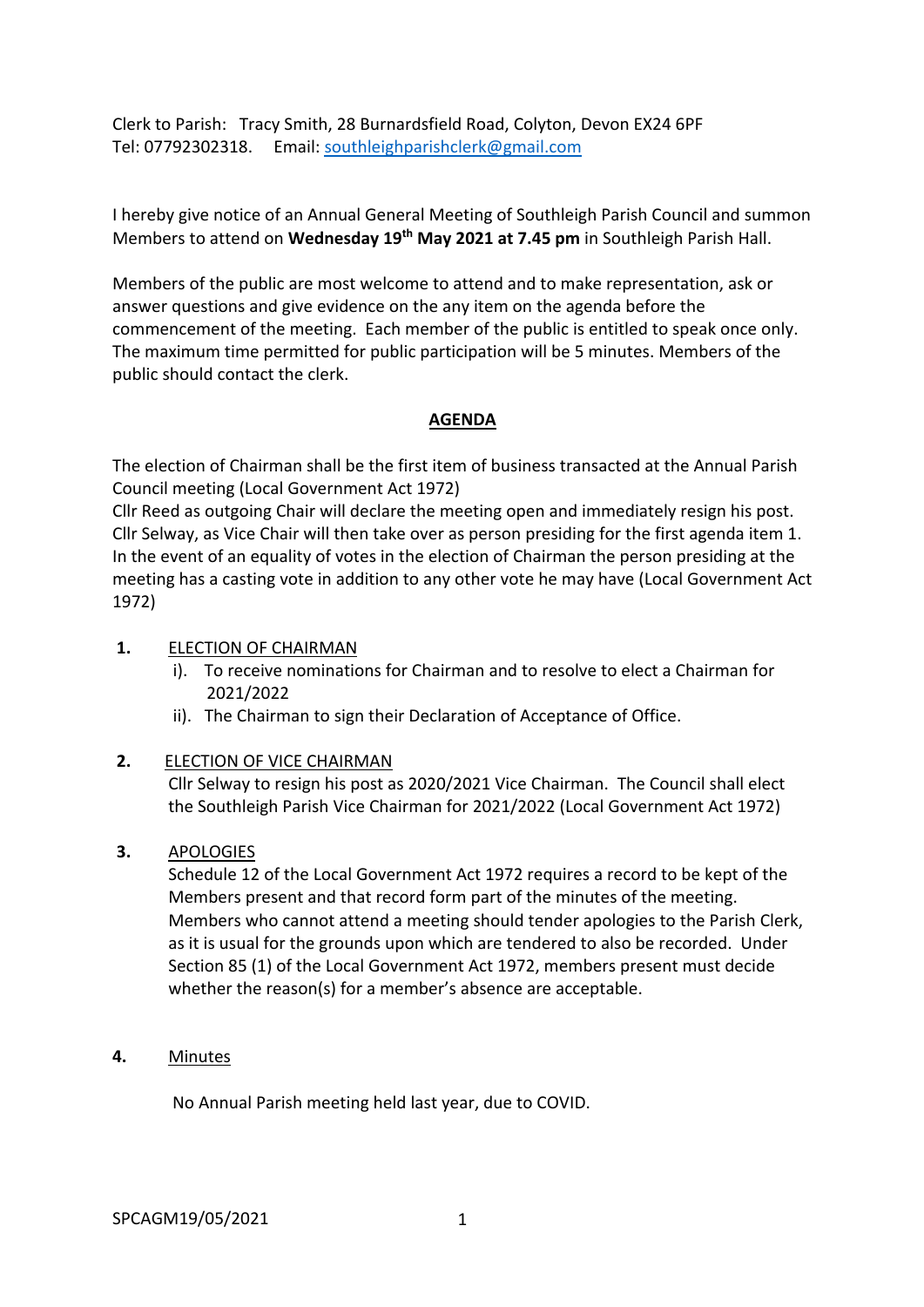# *Standing Orders were suspended*

- **5.** Chairman's report
- **6.** Public Questions

## *Standing Orders were reconvened*.

- **7.** Next Annual Parish Meeting will be held sometime in May 2022
- **8. Meeting Closed**